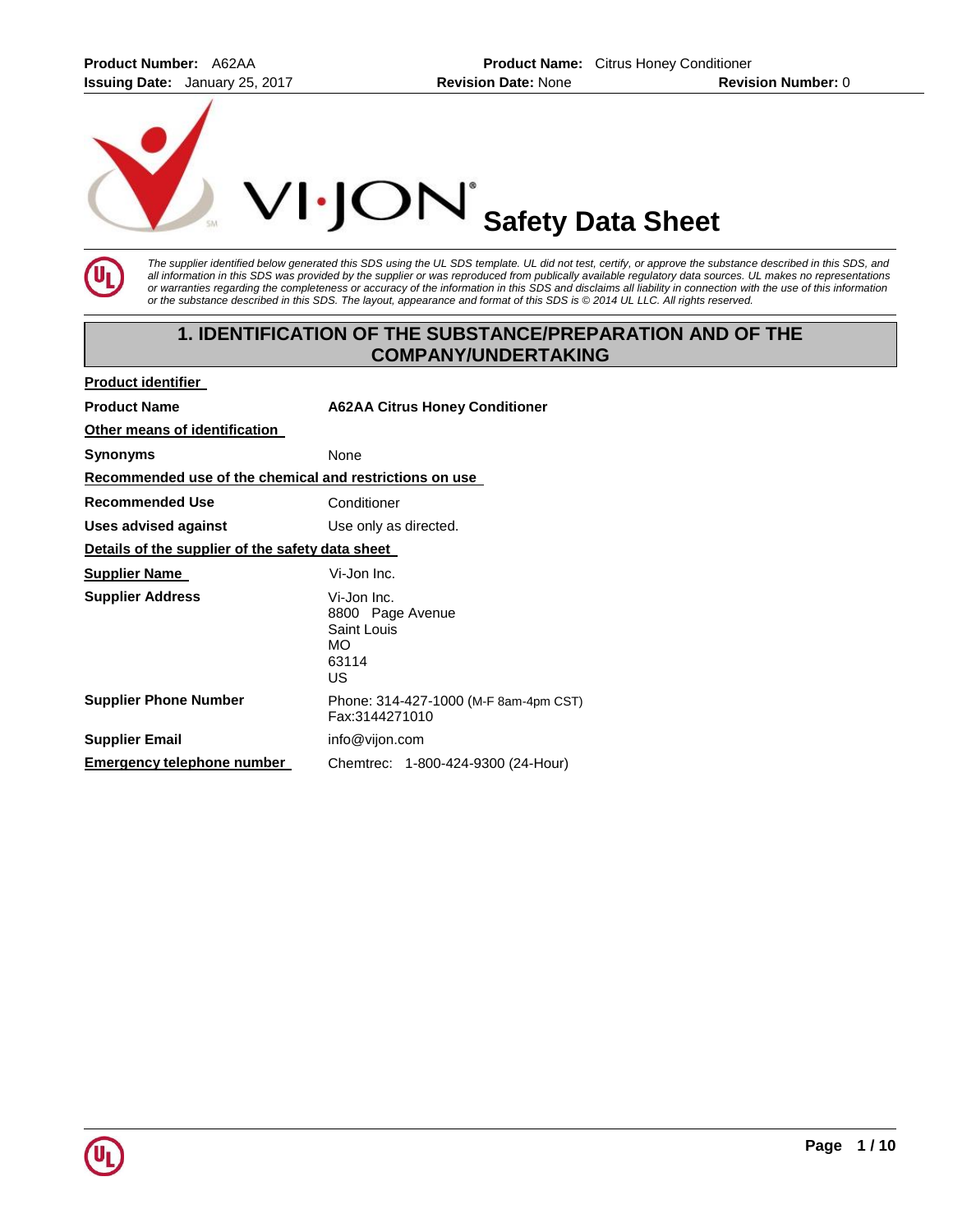# **2. HAZARDS IDENTIFICATION**

## **Classification**

This chemical is considered hazardous by the 2012 OSHA Hazard Communication Standard (29 CFR 1910.1200).

Serious eye damage/eye irritation **Category 2A** Category 2A

### **GHS Label elements, including precautionary statements**

| <b>Emergency Overview</b>     |                                     |                        |                |       |                |
|-------------------------------|-------------------------------------|------------------------|----------------|-------|----------------|
| Signal word:                  | Warning                             |                        |                |       |                |
| <b>Hazard Statements</b>      |                                     |                        |                |       |                |
| Causes serious eye irritation |                                     |                        |                |       |                |
| <b>K!</b>                     |                                     |                        |                |       |                |
| Viscous Liquid                | Appearance: Opaque, Pinkish Orange, | <b>Physical state:</b> | Viscous Liquid | Odor: | Citrus, Floral |

### **Precautionary Statements - Prevention**

Wash face, hands and any exposed skin thoroughly after handling Wear protective gloves/protective clothing/eye protection/face protection Wear eye/face protection

#### **Precautionary Statements - Response**

### **Eyes**

IF IN EYES: Rinse cautiously with water for several minutes. Remove contact lenses, if present and easy to do. Continue rinsing If eye irritation persists: Get medical advice/attention

# **Precautionary Statements - Storage**

None

#### **Precautionary Statements - Disposal** None

# **Hazards not otherwise classified (HNOC)**

Not applicable

### **Unknown Toxicity**

7.25 % of the mixture consists of ingredient(s) of unknown toxicity

### **Other information**

May be harmful in contact with skin Causes mild skin irritation Harmful to aquatic life with long lasting effects

### **Interactions with Other Chemicals**

No information available.

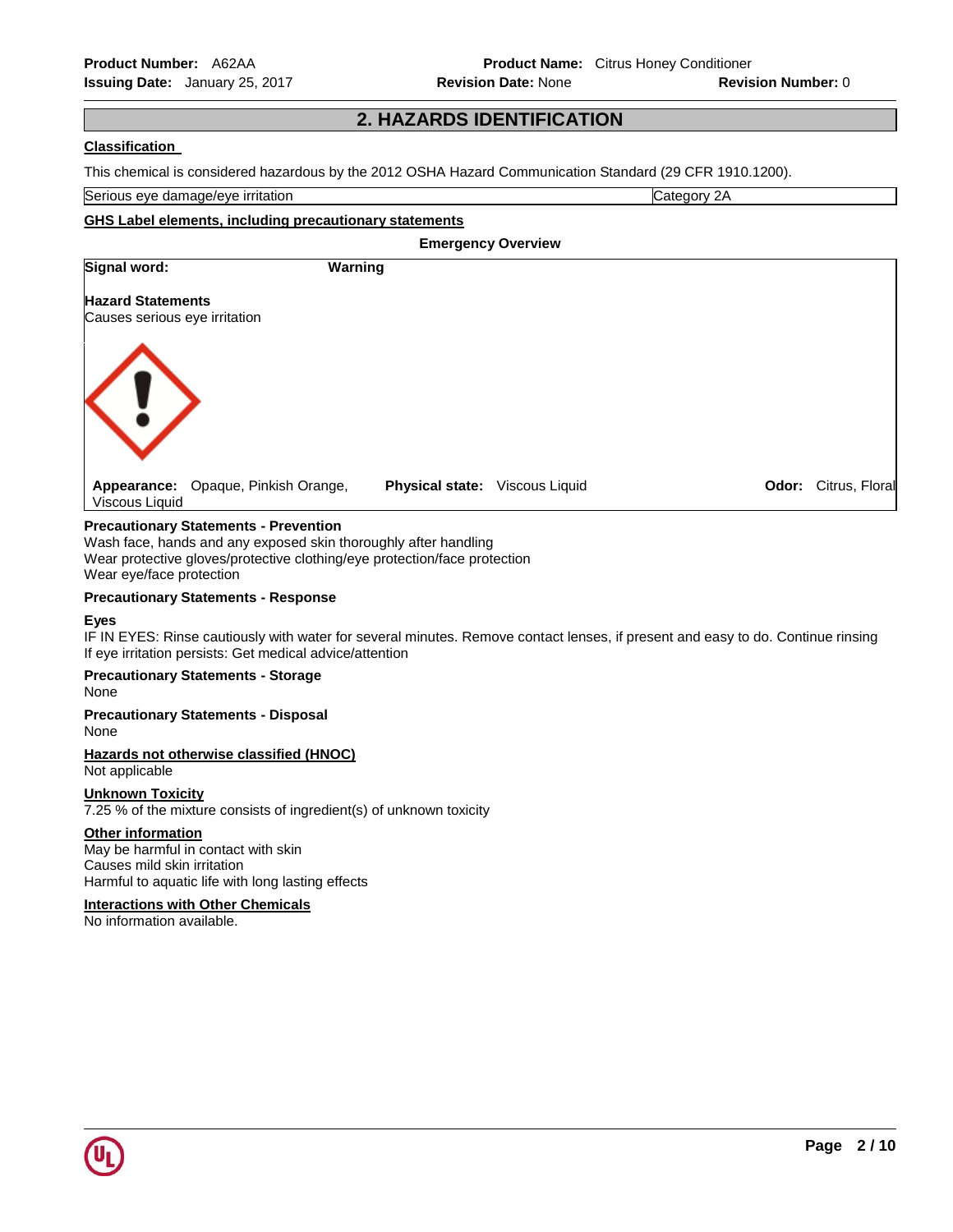# **3. COMPOSITION/INFORMATION ON INGREDIENTS**

| <b>Chemical name</b>           | <b>CAS No</b>    | Weight-%   | <b>Trade Secret</b> |
|--------------------------------|------------------|------------|---------------------|
| Water                          | 7732-18-5        | $50 - 100$ | $\star$             |
| Cetearyl Alcohol               | 67762-30-5       | $0 - 10$   | $\star$             |
| Stearamidopropyl Dimethylamine | 7651-02-7        | $0 - 10$   | $\star$             |
| Behentrimonium Chloride        | 17301-53-0       | $0 - 10$   | $\star$             |
| Lactic Acid                    | $50-21-5$        | $0 - 10$   | $\star$             |
| Cetrimonium Chloride           | 112-02-7         | $0 - 10$   | $\star$             |
| <b>DMDM Hydantoin</b>          | 6440-58-0        | $0 - 10$   | $\star$             |
| Disodium EDTA                  | 139-33-3         | $0 - 10$   | $\star$             |
| Dimethicone                    | 63148-62-9       | $0 - 10$   | $\star$             |
| Amodimethicone                 | 106842-44-8      | $0 - 10$   | $\star$             |
| <b>Tocopheryl Acetate</b>      | 7695-91-2        | $0 - 10$   | $\star$             |
| <b>Hydrolyzed Silk</b>         | 73049-73-7       | $0 - 10$   | $\star$             |
| Methylchloroisothiazolinone    | 26172-55-4       | $0 - 10$   | $\star$             |
| Methylisothiazolinone          | 2682-20-4        | $0 - 10$   | $\star$             |
| Polysorbate 20                 | 9005-64-5        | $0 - 10$   | $\star$             |
| PEG-150 Distearate             | 9005-08-7        | $0 - 10$   | $\star$             |
| Potassium Chloride             | 7447-40-7        | $0 - 10$   | $\star$             |
| Panthenol                      | 16485-10-2       | $0 - 10$   | $\star$             |
| Fragrance                      | <b>FRAGRANCE</b> | $0 - 10$   | $\star$             |
| Yellow 6                       | 2783-94-0        | $0 - 10$   | $\star$             |
| Red 40                         | 25956-17-6       | $0 - 10$   | $\star$             |

\*The exact percentage (concentration) of composition has been withheld as a trade secret

# **4. FIRST AID MEASURES**

### **First aid measures**

**Eye contact** Rinse immediately with plenty of water, also under the eyelids, for at least 15 minutes. Remove contact lenses, if present and easy to do. Continue rinsing. Keep eye wide open while rinsing. Do not rub affected area. Get medical attention if irritation develops and persists. **Skin contact Wash with soap and water. Inhalation Remove to fresh air. Ingestion Rinse mouth immediately and drink plenty of water. Never give anything by mouth to an** unconscious person. Do NOT induce vomiting. Call a physician.

## **Most important symptoms and effects, both acute and delayed**

**Most Important Symptoms and Effects**  Burning sensation.

**Indication of any immediate medical attention and special treatment needed**

**Notes to Physician Treat symptomatically.** 

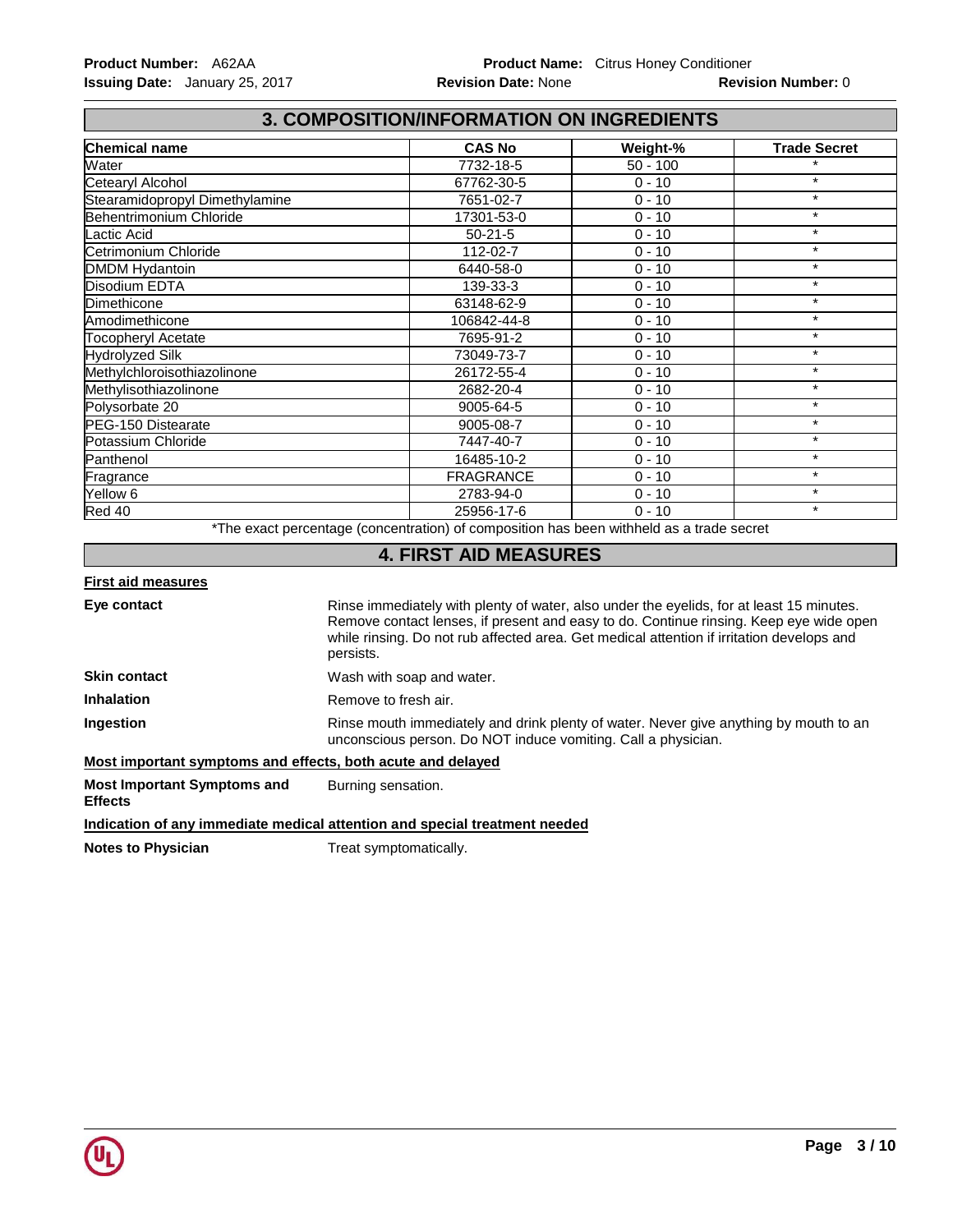# **5. FIRE-FIGHTING MEASURES**

# **Suitable Extinguishing Media** Use extinguishing measures that are appropriate to local circumstances and the surrounding environment. **Unsuitable extinguishing media** CAUTION: Use of water spray when fighting fire may be inefficient. **Specific hazards arising from the chemical** No information available. **Uniform Fire Code Irritant: Liquid Explosion Data Sensitivity to Mechanical Impact** None. **Sensitivity to Static Discharge Mone. Protective equipment and precautions for firefighters** As in any fire, wear self-contained breathing apparatus pressure-demand, MSHA/NIOSH (approved or equivalent) and full protective gear. **6. ACCIDENTAL RELEASE MEASURES Personal precautions, protective equipment and emergency procedures Personal precautions Avoid contact with skin, eyes or clothing. Use personal protective equipment as required. Other Information <b>Referal** Refer to protective measures listed in Sections 7 and 8. **Environmental precautions Environmental precautions** See Section 12 for additional Ecological Information. **Methods and material for containment and cleaning up Methods for containment Prevent further leakage or spillage if safe to do so. Methods for cleaning up** Soak up with inert absorbent material. Pick up and transfer to properly labeled containers. **7. HANDLING AND STORAGE Precautions for safe handling** Handling **Handle in accordance with good industrial hygiene and safety practice. Avoid contact with** skin, eyes or clothing. Do not eat, drink or smoke when using this product. **Conditions for safe storage, including any incompatibilities Storage <b>K**eep containers tightly closed in a dry, cool and well-ventilated place. **Incompatible Products** None known based on information supplied.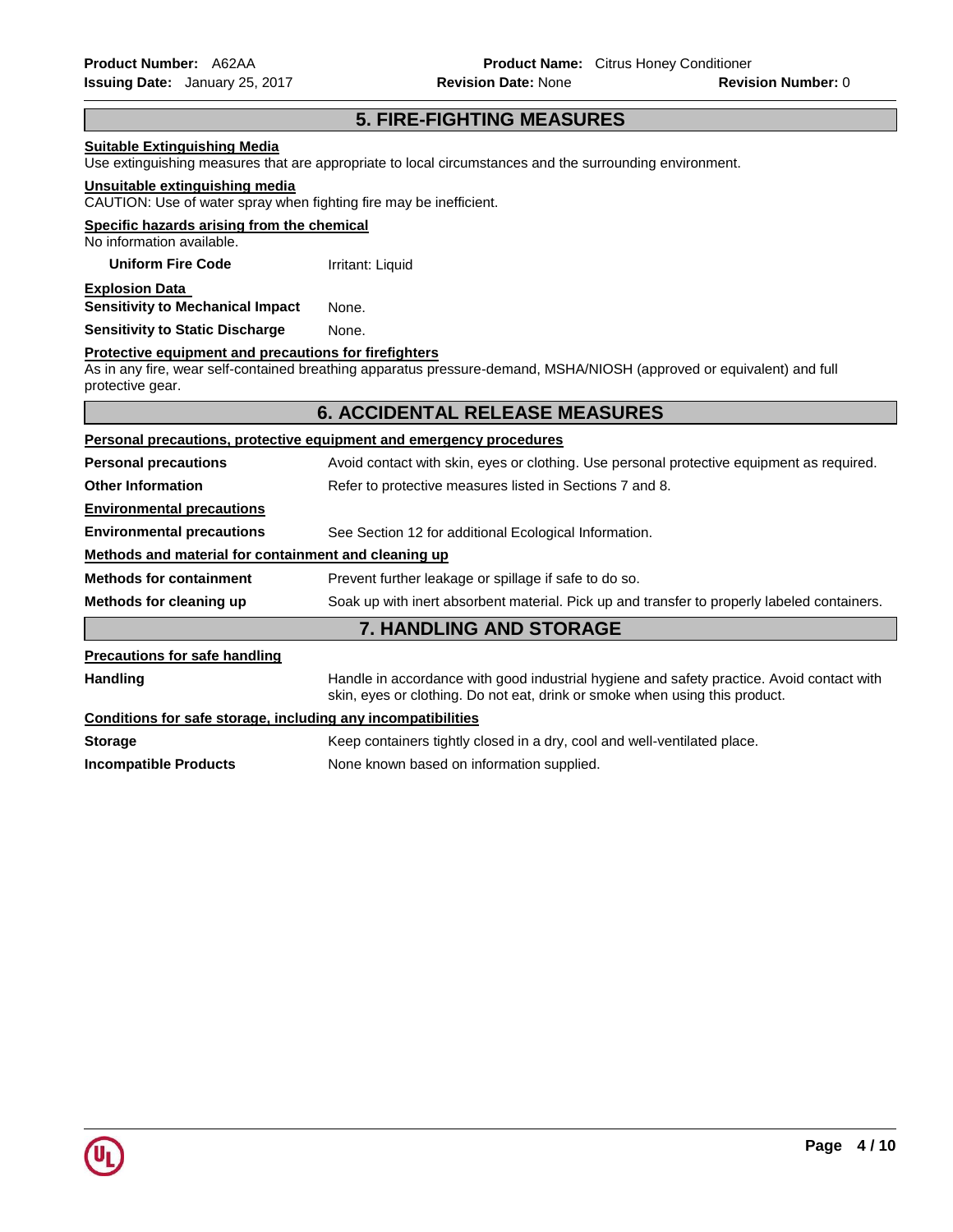# **8. EXPOSURE CONTROLS/PERSONAL PROTECTION**

## **Control parameters**

**Exposure Guidelines** There is no exposure data pertaining to the Product. This section reflects exposure data pertaining to individual ingredients.

*ACGIH TLV: American Conference of Governmental Industrial Hygienists - Threshold Limit Value OSHA PEL: Occupational Safety and Health Administration - Permissible Exposure Limits NIOSH IDLH Immediately Dangerous to Life or Health* 

| <b>Other Exposure Guidelines</b> | Vacated limits revoked by the Court of Appeals decision in AFL-CIO v. OSHA, 965 F.2d<br>962 (11th Cir., 1992)                                                                                                                                                                                                                    |
|----------------------------------|----------------------------------------------------------------------------------------------------------------------------------------------------------------------------------------------------------------------------------------------------------------------------------------------------------------------------------|
| Appropriate engineering controls |                                                                                                                                                                                                                                                                                                                                  |
| <b>Engineering Measures</b>      | Showers<br>Eyewash stations<br>Ventilation systems                                                                                                                                                                                                                                                                               |
|                                  | Individual protection measures, such as personal protective equipment                                                                                                                                                                                                                                                            |
| <b>Eye/face protection</b>       | Wear safety glasses with side shields (or goggles).                                                                                                                                                                                                                                                                              |
| Skin and body protection         | Wear protective gloves and protective clothing.                                                                                                                                                                                                                                                                                  |
| <b>Respiratory protection</b>    | If exposure limits are exceeded or irritation is experienced, NIOSH/MSHA approved<br>respiratory protection should be worn. Positive-pressure supplied air respirators may be<br>required for high airborne contaminant concentrations. Respiratory protection must be<br>provided in accordance with current local regulations. |
| <b>Hygiene Measures</b>          | Handle in accordance with good industrial hygiene and safety practice. Avoid contact with<br>skin, eyes or clothing. Wear suitable gloves and eye/face protection. Do not eat, drink or<br>smoke when using this product.                                                                                                        |

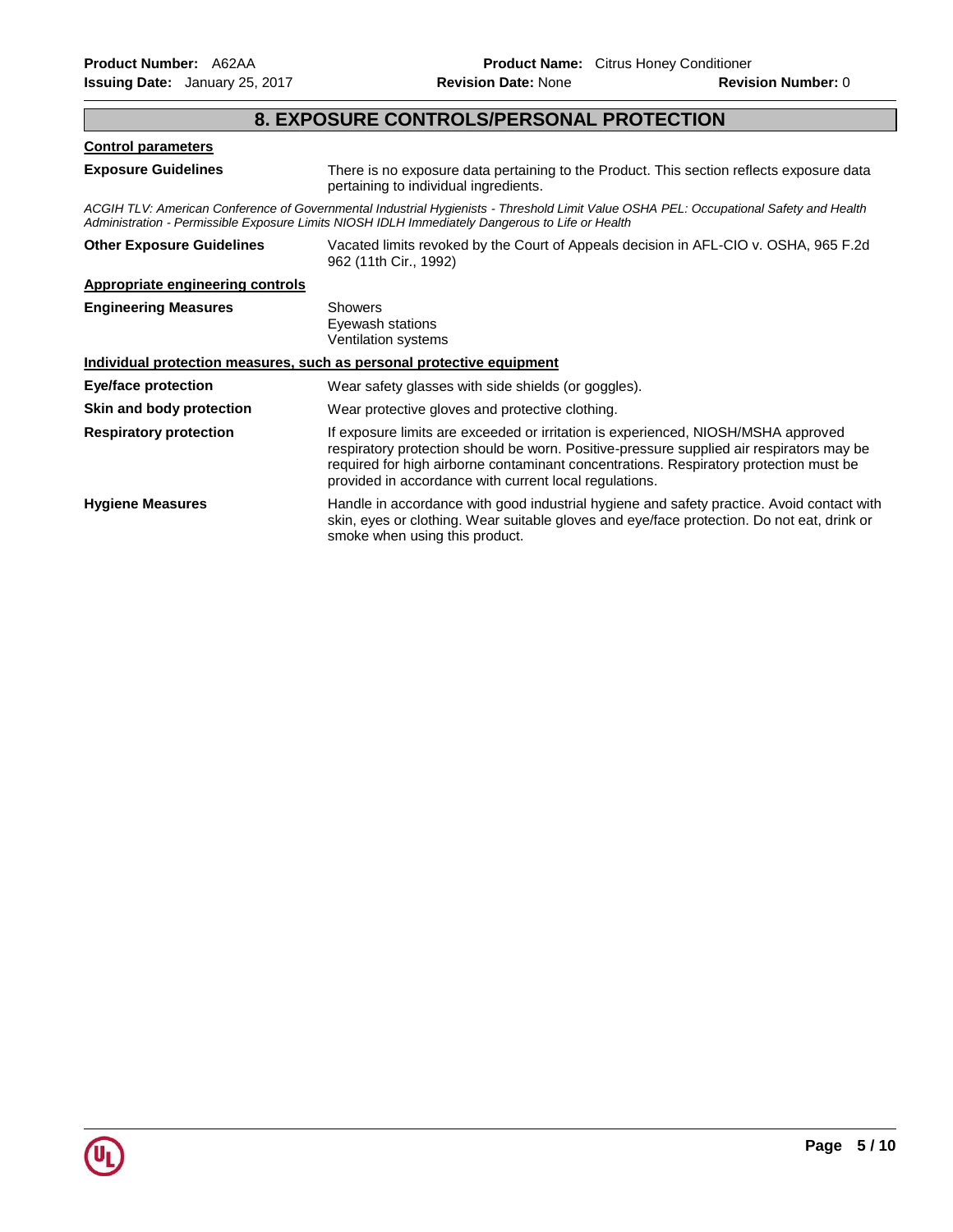# **9. PHYSICAL AND CHEMICAL PROPERTIES**

## **Physical and Chemical Properties**

| <b>Physical state</b><br>Appearance     | Viscous Liquid<br>Opaque, Pinkish Orange, Viscous<br>Liquid | Odor                  | Citrus, Floral           |
|-----------------------------------------|-------------------------------------------------------------|-----------------------|--------------------------|
| Color                                   | Pinkish Orange                                              | <b>Odor Threshold</b> | No information available |
| <b>Property</b>                         | Values                                                      | <b>Remarks Method</b> |                          |
| рH                                      | 4.1                                                         | None known            |                          |
| <b>Melting / freezing point</b>         | No data available                                           | None known            |                          |
| Boiling point / boiling range           | No data available                                           | None known            |                          |
| <b>Flash Point</b>                      | No data available                                           | None known            |                          |
| <b>Evaporation Rate</b>                 | No data available                                           | None known            |                          |
| Flammability (solid, gas)               | No data available                                           | None known            |                          |
| <b>Flammability Limit in Air</b>        |                                                             |                       |                          |
| <b>Upper flammability limit</b>         | No data available                                           |                       |                          |
| Lower flammability limit                | No data available                                           |                       |                          |
| Vapor pressure                          | No data available                                           | None known            |                          |
| Vapor density                           | No data available                                           | None known            |                          |
| <b>Specific Gravity</b>                 | 0.97                                                        | None known            |                          |
| <b>Water Solubility</b>                 | Miscible in water                                           | None known            |                          |
| Solubility in other solvents            | No data available                                           | None known            |                          |
| Partition coefficient: n-octanol/water0 |                                                             | None known            |                          |
| <b>Autoignition temperature</b>         | No data available                                           | None known            |                          |
| <b>Decomposition temperature</b>        | No data available                                           | None known            |                          |
| <b>Kinematic viscosity</b>              | No data available                                           | None known            |                          |
| <b>Dynamic viscosity</b>                | No data available                                           | None known            |                          |
| <b>Explosive properties</b>             | No data available                                           |                       |                          |
| <b>Oxidizing properties</b>             | No data available                                           |                       |                          |
| <b>Other Information</b>                |                                                             |                       |                          |
| <b>Softening Point</b>                  | No data available                                           |                       |                          |
| <b>VOC Content (%)</b>                  | No data available                                           |                       |                          |
| <b>Particle Size</b>                    | No data available                                           |                       |                          |
| <b>Particle Size Distribution</b>       | No data available                                           |                       |                          |
|                                         | 10 STARILITY AND BEACTIVITY                                 |                       |                          |

# **10. STABILITY AND REACTIVITY**

### **Reactivity**

No data available.

# **Chemical stability**

Stable under recommended storage conditions.

# **Possibility of Hazardous Reactions**

None under normal processing.

# **Hazardous Polymerization**

Hazardous polymerization does not occur.

# **Conditions to avoid**

None known based on information supplied.

# **Incompatible materials**

None known based on information supplied.

#### **Hazardous Decomposition Products**

None known based on information supplied.

When used in accordance with the directions.

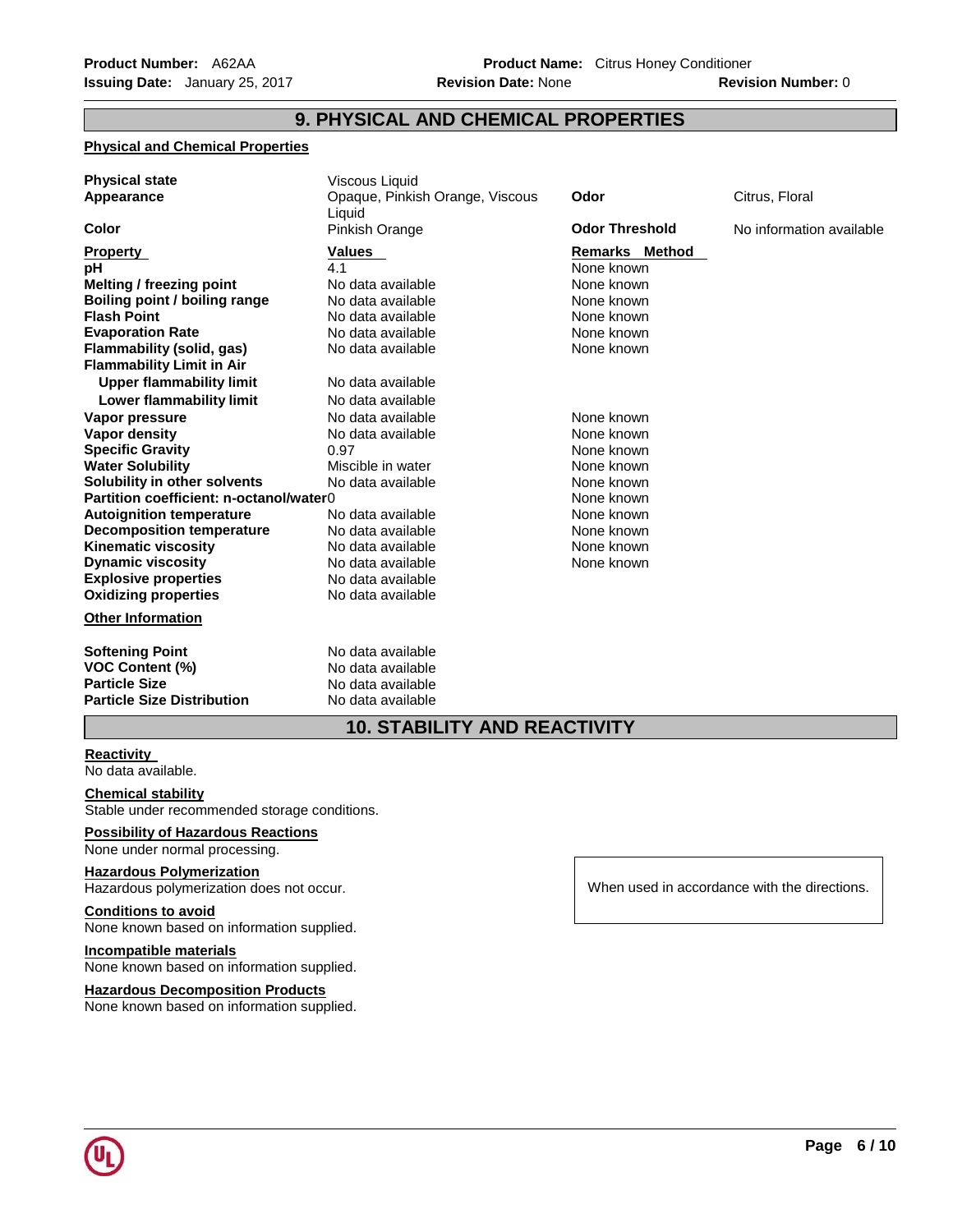# **11. TOXICOLOGICAL INFORMATION**

**There is no data for this product. The information included in this section describes the potential hazards of the individual ingredients.**

# **Information on likely routes of exposure**

| <b>Product Information</b> |                                                                   |
|----------------------------|-------------------------------------------------------------------|
| <b>Inhalation</b>          | Specific test data for the substance or mixture is not available. |
| Eye contact                | Specific test data for the substance or mixture is not available. |
| <b>Skin contact</b>        | Specific test data for the substance or mixture is not available. |
| Ingestion                  | Specific test data for the substance or mixture is not available. |

# **Component Information**

| <b>Chemical name</b>                      | Oral LD50                             | <b>Dermal LD50</b>         | <b>Inhalation LC50</b>                  |
|-------------------------------------------|---------------------------------------|----------------------------|-----------------------------------------|
| Water<br>7732-18-5                        | $> 90$ mL/kg (Rat)                    |                            |                                         |
| Cetearyl Alcohol<br>67762-30-5            | > 5000 mg/kg<br>(Rat)                 | $\blacksquare$             | $\sim$                                  |
| Lactic Acid<br>$50 - 21 - 5$              | $= 3543$ mg/kg<br>(Rat)               | Rabbit)<br>$> 2$ g/kg      | $\blacksquare$                          |
| Cetrimonium Chloride<br>112-02-7          | $= 410$ mg/kg<br>(Rat)                | $= 4300$ mg/kg<br>(Rabbit) | $\blacksquare$                          |
| DMDM Hydantoin<br>6440-58-0               | $= 2$ g/kg<br>(Rat)                   | $\blacksquare$             | $\blacksquare$                          |
| Dimethicone<br>63148-62-9                 | (Rat) > 24 g/kg<br>(Rat)<br>> 17 g/kg | Rabbit)<br>$> 2$ g/kg      | $\overline{\phantom{a}}$                |
| Amodimethicone<br>106842-44-8             |                                       |                            | $= 20$ mg/m <sup>3</sup><br>$(Rat)$ 4 h |
| Methylchloroisothiazolinone<br>26172-55-4 | (Rat)<br>= 481 mg/kg                  | $\blacksquare$             | $= 1.23$ mg/L (Rat) 4 h                 |
| Polysorbate 20<br>9005-64-5               | $= 36700 \mu L/kg$ (Rat)              | $\blacksquare$             |                                         |
| Potassium Chloride<br>7447-40-7           | $= 2600$ mg/kg<br>(Rat)               | $\blacksquare$             | $\sim$                                  |
| Yellow 6<br>2783-94-0                     | (Rat)<br>> 10 g/kg                    | $\blacksquare$             | $\blacksquare$                          |
| Red 40<br>25956-17-6                      | (Rat)<br>> 10 g/kg                    | $> 10$ g/kg (Rabbit)       | $\blacksquare$                          |

## **Information on toxicological effects**

**Symptoms May cause redness and tearing of the eyes.** 

## **Delayed and immediate effects as well as chronic effects from short and long-term exposure**

**Sensitization No information available.** 

**Mutagenic Effects** No information available.

# **Carcinogenicity** The table below indicates whether each agency has listed any ingredient as a carcinogen.

| <b>Chemical name</b> | <b>ACGIH</b> | <b>IARC</b>                   | <b>NTP</b> | <b>OSHA</b> |
|----------------------|--------------|-------------------------------|------------|-------------|
| Yellow 6             |              | Group 3 - Not Classifiable as |            |             |
| 2783-94-0            |              | to Carcinogenicity in         |            |             |
|                      |              | Humans                        |            |             |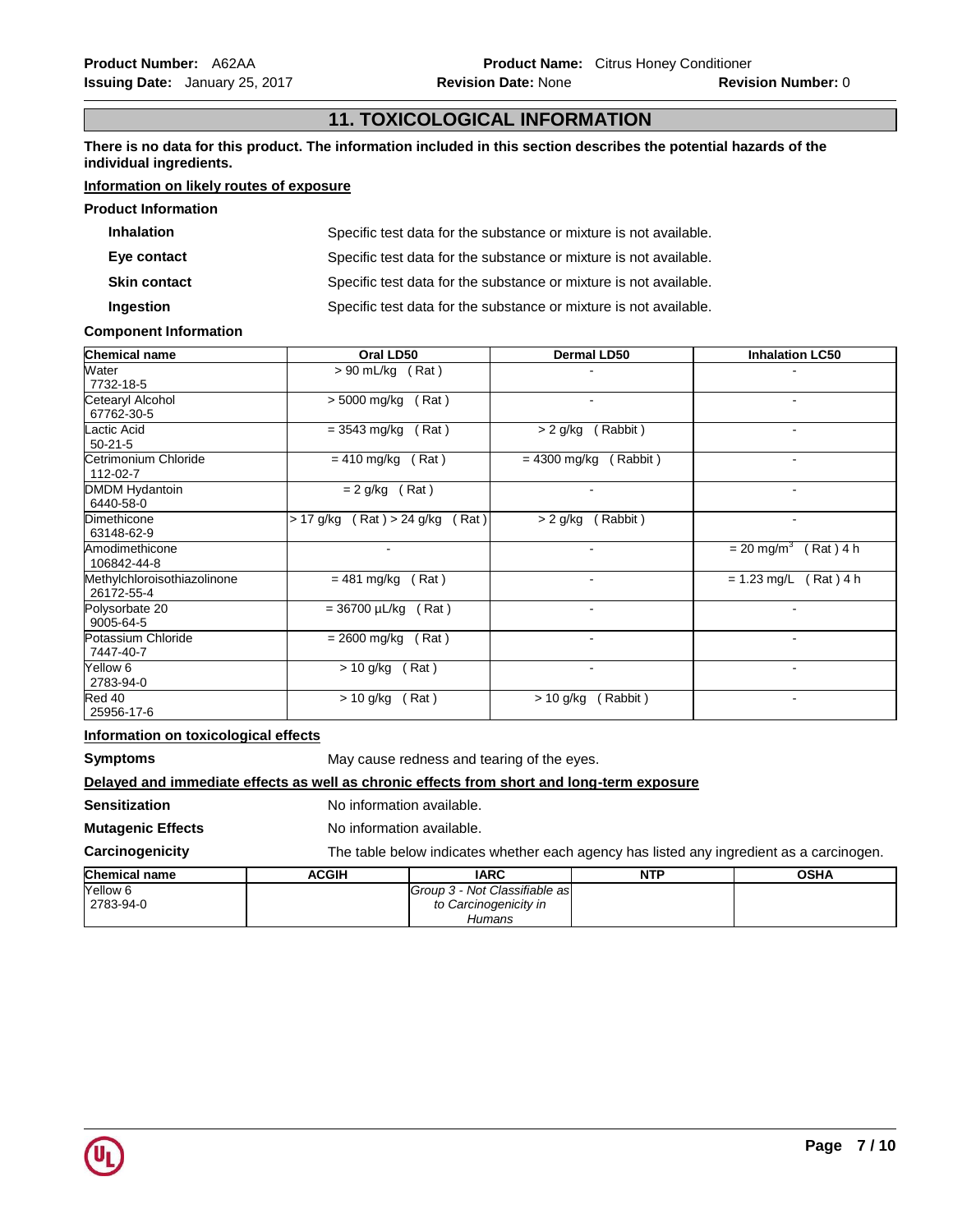**Aspiration Hazard Moleco Example 2018** No information available.

**Numerical measures of toxicity Product Information** 

**The following values are calculated based on chapter 3.1 of the GHS document** Not applicable

# **12. ECOLOGICAL INFORMATION**

**There is no ecological data on the Product. The Product ingredients are expected to be safe for the environment at concentrations predicted under normal use and accidental spill scenarios. Packaging components are compatible with the conventional solid waste management practices.**

## **Ecotoxicity**

Harmful to aquatic life with long lasting effects.

## **Persistence and Degradability**

No information available.

## **Bioaccumulation**

No information available.

## **Other adverse effects**

No information available.

# **13. DISPOSAL CONSIDERATIONS**

## **Waste treatment methods**

**Disposal methods** This material, as supplied, is not a hazardous waste according to Federal regulations (40 CFR 261). This material could become a hazardous waste if it is mixed with or otherwise comes in contact with a hazardous waste, if chemical additions are made to this material, or if the material is processed or otherwise altered. Consult 40 CFR 261 to determine whether the altered material is a hazardous waste. Consult the appropriate state, regional, or local regulations for additional requirements.

### **Contaminated Packaging** Dispose of contents/containers in accordance with local regulations.

### **California Hazardous Waste Codes** 331

This product contains one or more substances that are listed with the State of California as a hazardous waste.

|                                                                   | 14. IRANSFURI INFURMATIUN                           |
|-------------------------------------------------------------------|-----------------------------------------------------|
| <b>DOT</b><br><b>Proper Shipping Name</b><br><b>Hazard Class</b>  | <b>NOT REGULATED</b><br><b>NON REGULATED</b><br>N/A |
| <u>TDG</u>                                                        | Not regulated                                       |
| <b>MEX</b>                                                        | Not regulated                                       |
| <b>ICAO</b>                                                       | Not regulated                                       |
| <b>IATA</b><br><b>Proper Shipping Name</b><br><b>Hazard Class</b> | Not regulated<br>NON REGULATED<br>N/A               |
| <b>IMDG/IMO</b><br><b>Hazard Class</b>                            | Not regulated<br>N/A                                |
| RID                                                               | Not regulated                                       |
| <u>ADR</u>                                                        | Not regulated                                       |
| <b>ADN</b>                                                        | Not regulated                                       |

**14. TRANSPORT INFORMATION** 



Г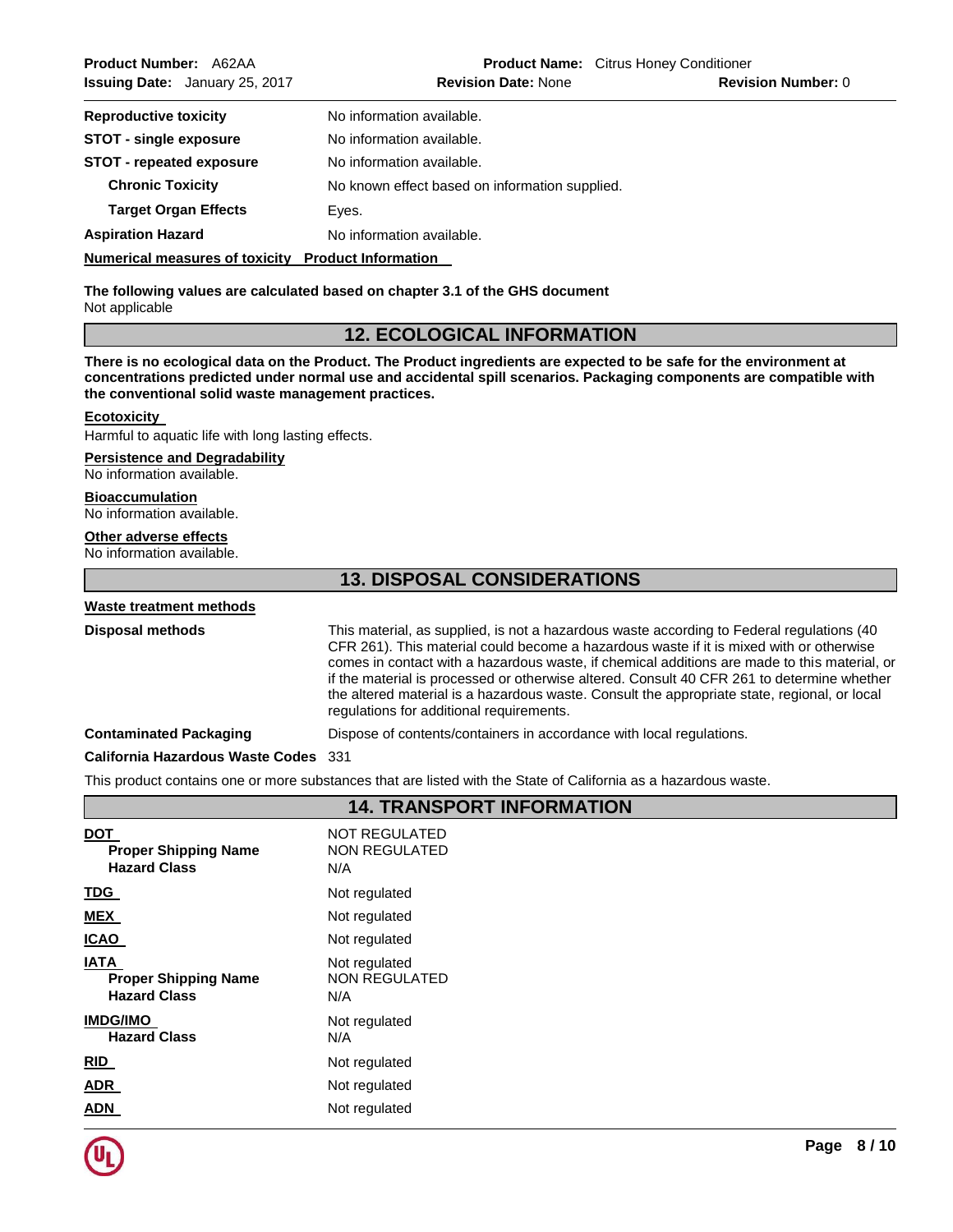# **15. REGULATORY INFORMATION**

# **International Inventories**

TSCA Not determined DSL Not determined

**TSCA** - United States Toxic Substances Control Act Section 8(b) Inventory **DSL/NDSL** - Canadian Domestic Substances List/Non-Domestic Substances List

## **US Federal Regulations**

### **SARA 313**

Section 313 of Title III of the Superfund Amendments and Reauthorization Act of 1986 (SARA). This product does not contain a chemical or chemicals which are subject to the reporting requirements of the Act and Title 40 of the Code of Federal Regulations, Part 372

### **SARA 311/312 Hazard Categories**

| Acute Health Hazard               | Yes. |
|-----------------------------------|------|
| Chronic Health Hazard             | N٥   |
| Fire Hazard                       | N٥   |
| Sudden release of pressure hazard | N٥   |
| Reactive Hazard                   | N٥   |
|                                   |      |

#### **CWA (Clean Water Act)**

This product does not contain any substances which are regulated pollutants pursuant to the Clean Water Act (40 CFR 122.21 and 40 CFR 122.42)

### **CERCLA**

This material, as supplied, does not contain any substances regulated as a hazardous substance under the Comprehensive Environmental Response Compensation and Liability Act (CERCLA) (40 CFR 302)

### **US State Regulations**

## **California Proposition 65 - NONE**

This product does not contain any Proposition 65 chemicals.

# **U.S. State Right-to-Know Regulations**

| <b>Chemical name</b> | . Jersev<br><b>New</b> | <b>Massachusetts</b> | Pennsvlvania | <b>Rhode Island</b> | <b>Illinois</b> |
|----------------------|------------------------|----------------------|--------------|---------------------|-----------------|
| Dimethicone          |                        |                      |              |                     |                 |
| 63148-62-9           |                        |                      |              |                     |                 |

### **International Regulations**

**Mexico National occupational exposure limits** 

**Canada WHMIS Hazard Class** Not determined